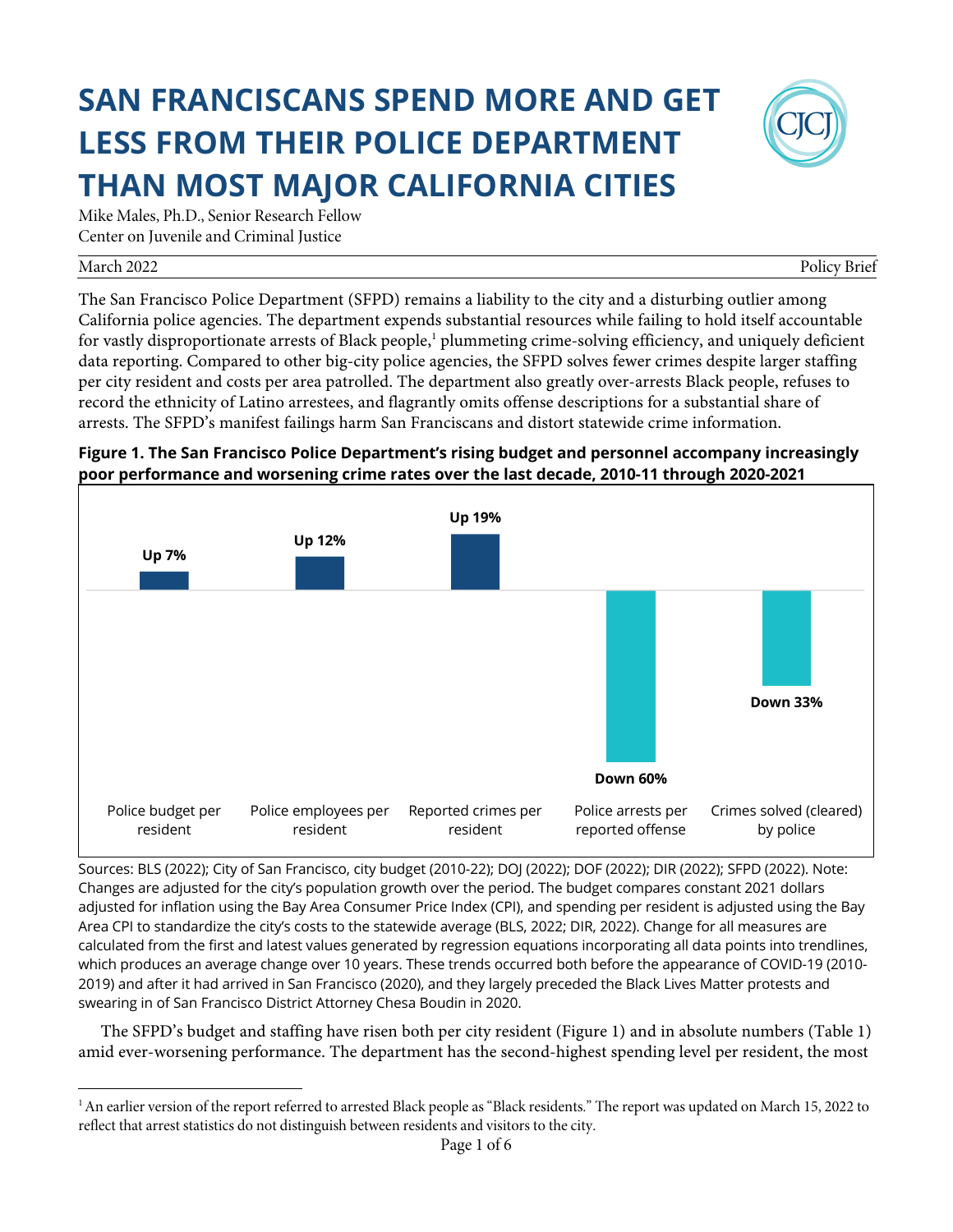employees per resident, and by far the highest costs per square mile patrolled of California's six major-city police departments (Table 2). Meanwhile, the SFPD has the lowest rate and biggest decline in arrests per reported crime<sup>2</sup> and crimes solved by police over the 2010-2020 decade, even as reported Part I felony offense rates rose (up 19%). <sup>3</sup> This trend occurred both before the appearance of COVID-19 (2010-2019) and after it had arrived in San Francisco (2020). High rates of crime and low rates of crime-solving also preceded the Black Lives Matter protests and swearing in of San Francisco District Attorney Chesa Boudin in 2020.

The SFPD's low rate of clearing violent crimes compared to other police departments is especially worrisome. San Francisco's reported rate of Part I "index" offenses (the four violent and three property felonies used as a standard measure of crime) is by far the highest of any major California city, yet SFPD arrests have dropped 41 percent by number and 60 percent per reported offense during this period. That crime rose and arrests fell while the SFPD's budget and staffing expanded challenges conventional beliefs that more police mitigate crime.

|                    | <b>SFPD budget</b> |             | <b>SFPD</b>  | <b>Part I offenses</b> |                |                |              |
|--------------------|--------------------|-------------|--------------|------------------------|----------------|----------------|--------------|
|                    | (constant          | <b>SFPD</b> | spending     |                        |                | <b>Percent</b> | <b>Total</b> |
| Year               | 2021 dollars)      | employees   | per resident | Reported               | <b>Cleared</b> | cleared        | arrests      |
| 2010-11            | \$618,211,322      | 2,681       | \$668        | 38,112                 | 5,132          | 13.5%          | 20,397       |
| 2011-12            | \$624,970,227      | 2,665       | \$668        | 38,260                 | 4,943          | 12.9%          | 22,837       |
| 2012-13            | \$645,731,316      | 2,655       | \$680        | 44,675                 | 4,457          | 10.0%          | 20,408       |
| 2013-14            | \$679,254,639      | 2,727       | \$707        | 55,388                 | 6,097          | 11.0%          | 21,009       |
| 2014-15            | \$662,877,220      | 2,784       | \$684        | 51,854                 | 6,381          | 12.3%          | 18,309       |
| 2015-16            | \$665,386,435      | 2,891       | \$679        | 59,729                 | 5,610          | 9.4%           | 19,923       |
| 2016-17            | \$670,857,746      | 3,036       | \$680        | 53,592                 | 5,546          | 10.3%          | 17,557       |
| 2017-18            | \$674,042,854      | 2,994       | \$679        | 60,657                 | 5,179          | 8.5%           | 15,510       |
| 2018-19            | \$696,670,942      | 3,053       | \$699        | 55,358                 | 5,318          | 9.6%           | 15,436       |
| 2019-20            | \$741,244,198      | 3,203       | \$744        | 54,713                 | 5,073          | 9.3%           | 15,255       |
| 2020-21            | \$702,981,180      | 3,048       | \$704        | 43,533                 | 3,810          | 8.8%           | 11,150       |
| <b>Average 10-</b> |                    |             |              |                        |                |                |              |
| year change*       | $+15%$             | $+21%$      | $+7%$        | $+28%$                 | $-10%$         | $-33%$         | $-41%$       |
| 2021-22            | \$674,749,658      | 2,897       | \$675        | 49,269                 |                |                |              |
| 2022-23            | \$689,077,957      | 2,953       | \$688        |                        |                |                |              |

**Table 1. San Francisco Police Department budget (in constant 2021 dollars), personnel, reported offenses, crime clearances, and arrests, 2010-23**

Sources: BLS (2022); City of San Francisco, city budget (2010-22); DIR (2022); DOF (2022); DOJ (2021). \*Change for both absolute numbers and for spending per resident are calculated from the first and latest values generated by regression equations incorporating all data points into trendlines, which produces an average change over 10 years. Note: Budget figures are adjusted for the Bay Area CPI to yield constant dollars that factor out year-to-year inflation, and spending per resident is adjusted using the Bay Area CPI to standardize the city's costs to the statewide average (BLS, 2022; DIR, 2022).

From 2010 through 2020, the SFPD benefited from increased funding (a 10-year average increase of 15%<sup>4</sup> in constant dollars) and staffing (up 21%) (Table 1).<sup>5</sup> Civilian employees account for the largest increase in personnel compared to sworn officers. Overall, police spending per city resident rose by a 10-year average of 7 percent after adjusting for inflation and the city's high cost of living. During that same period, reported Part I violent and property felonies surged by a 10-year average of 28 percent. Notably, arrests and reported incidents both declined in 2020 amid the COVID-19 pandemic. Total police responses to incidents fell from 152,407 in

<sup>&</sup>lt;sup>2</sup> Defined as the following Part I "index" offenses: murder, rape, aggravated assault, robbery, burglary, larceny-theft, and motor vehicle theft.

<sup>&</sup>lt;sup>3</sup> Arrest statistics do not distinguish between residents and visitors to the city.<br><sup>4</sup> The SFPD's budget was analyzed in 2021 dollars adjusted for inflation using the Bay Area Consumer Price Index.

<sup>&</sup>lt;sup>5</sup> These figures largely precede the potential impact of the COVID-19 pandemic on crime and policing.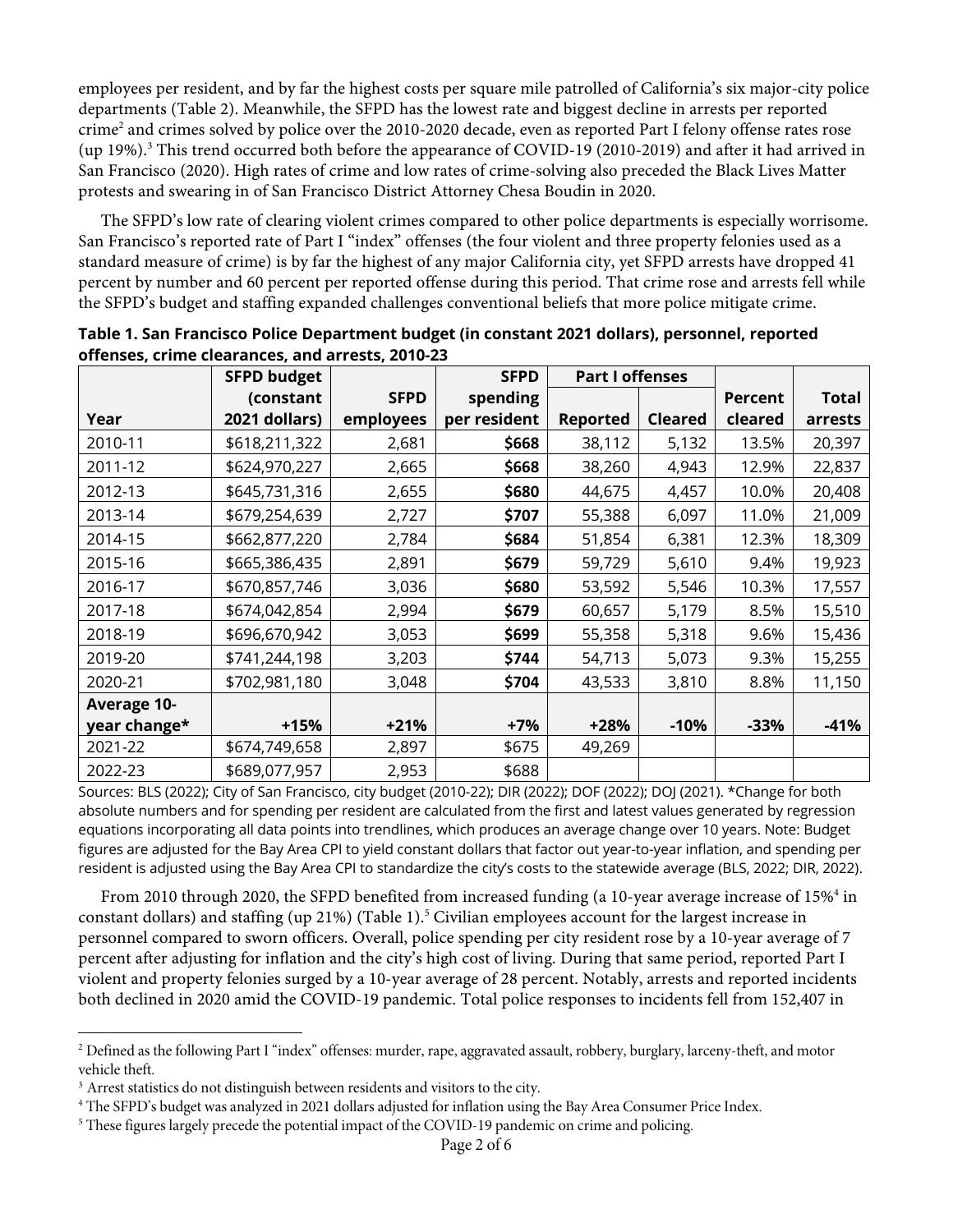2018 (418 per day) and 148,116 in 2019 (406 per day) to 117,822 in 2020 (322 per day), 126,771 in 2021 (347 per day), and 318 per day in January-February 2022. Total citations and arrests of adults fell from 34,694 in 2018 and 32,136 in 2019 to 22,419 in 2020 and 20,277 in 2021. Initial figures for 2022 project around 21,000 adult arrests and citations for the year. Whether incident numbers will increase to pre-pandemic levels after COVID-19 restrictions are lifted is not known.

## **The SFPD is more costly, less effective, and less transparent than most other big-city police forces**

Table 2 compares the SFPD to police departments in California's five other major cities with populations of 500,000 or more.6 In 2019, the latest year before the coronavirus pandemic (not shown), San Francisco had the highest number of police officers per city resident (3.6), compared to the average in five other major cities (2.2), and the second highest rate of police spending per resident, lagging behind only Los Angeles. <sup>7</sup> In 2020, the first year of the pandemic and a period of city-wide budget cuts (shown in Table 2), the SFPD still had the second highest rate of police spending per resident, the second highest number of police employees per resident, and the highest cost for the area patrolled. SFPD also continued to have the lowest rate of reported offenses cleared by an arrest (8.8%) compared to the other cities and the highest crime rate of any major city in the state (4,981.1 offenses per 100,000 residents).8

|                      |                 | Percent    |                   |           | <b>Staff (FTE)</b> |
|----------------------|-----------------|------------|-------------------|-----------|--------------------|
|                      | <b>Reported</b> | cleared by |                   | Cost per  | per 1,000          |
| <b>City</b>          | crimes          | arrest     | <b>Crime rate</b> | resident* | residents          |
| Fresno               | 20,035          | 17.7%      | 3,695.8           | \$626     | 2.1                |
| Los Angeles          | 114,814         | 16.3%      | 2,944.9           | \$758     | 3.6                |
| Sacramento           | 17,795          | 13.3%      | 3,389.9           | \$355     | 2.1                |
| San Diego            | 29,624          | 11.6%      | 2,135.9           | \$482     | 1.9                |
| San Jose             | 28,222          | 10.6%      | 2,785.3           | \$407     | 1.7                |
| <b>San Francisco</b> | 43,533          | 8.8%       | 4,981.1           | \$704     | 3.5                |
| Statewide            | 1,015,035       | 15.4%      | 2,567.2           |           |                    |

**Table 2. Comparison of police departments in California cities of 500,000 or more population, 2020**

Sources: BLS (2022); California's city budgets, 2020-2021 (2022); DIR (2022); DOF (2022); DOJ (2021). \*In 2021 dollars, adjusted to each city's Consumer Price Index standardized to the state CPI (BLS, 2022; DIR, 2022). Note: The crime rate is reported Part I violent and property index offenses per 100,000 population. FTE means full-time equivalent staffing. Here 1.0 is the equivalent of a full-time police department employee.

Table 3 shows that the SFPD's data reporting practices and racial disparities vary radically from those of California's other major police departments. <sup>9</sup> First, the SFPD consistently has the worst statistical reporting of any California law enforcement agency, large or small (CJCJ, 2018). The department increasingly fails to specify

<sup>&</sup>lt;sup>6</sup> Police budgets and costs per resident are adjusted using the Consumer Price Indexes (CPI) for each city, using the Bay Area, Los Angeles-Long Beach-Anaheim, San Diego-Carlsbad, Western Size Class B, and California CPIs. The effect of these CPI adjustments is substantial, more than doubling the comparative cost figures for Fresno and Sacramento police, for example.

<sup>7</sup> In comparison with the SFPD, the Los Angeles Police Department (LAPD) has 4.6 times more employees and higher per resident costs. However, the LAPD patrols a city 4.5 times larger in population and 10 times larger in geographic area. We make this comparison in constant CPI-adjusted dollars.

<sup>8</sup> Although San Francisco's crime rate is the highest among major cities, current rates stand at historic lows compared to the pre-2000s era and the recent peak in 2017 (DOJ, 2021).

<sup>9</sup> In addition to the SFPD, San Francisco has five other law enforcement agencies with arrest authority: CA Highway Patrol - San Francisco, CSU San Francisco, UC Hastings College of Law, UC San Francisco, and Union Pacific RR - San Francisco. Together, these agencies received 802 reports of Part I offenses in 2020, including 136 violent felonies and 666 property felonies. These five agencies made arrests that cleared 49 violent and 97 property felonies, 3.7% of the city's crimes cleared and a clearance rate of 18.2%, which is comparable to other big cities' clearance rates. These agencies' crime reports also specify Latino ethnicity of arrestees and conform to other reporting standards. When combined by the state into county-wide figures (DOJ, 2021), the SFPD's failure to comply with statewide standards produces very misleading racial statistics for San Francisco County.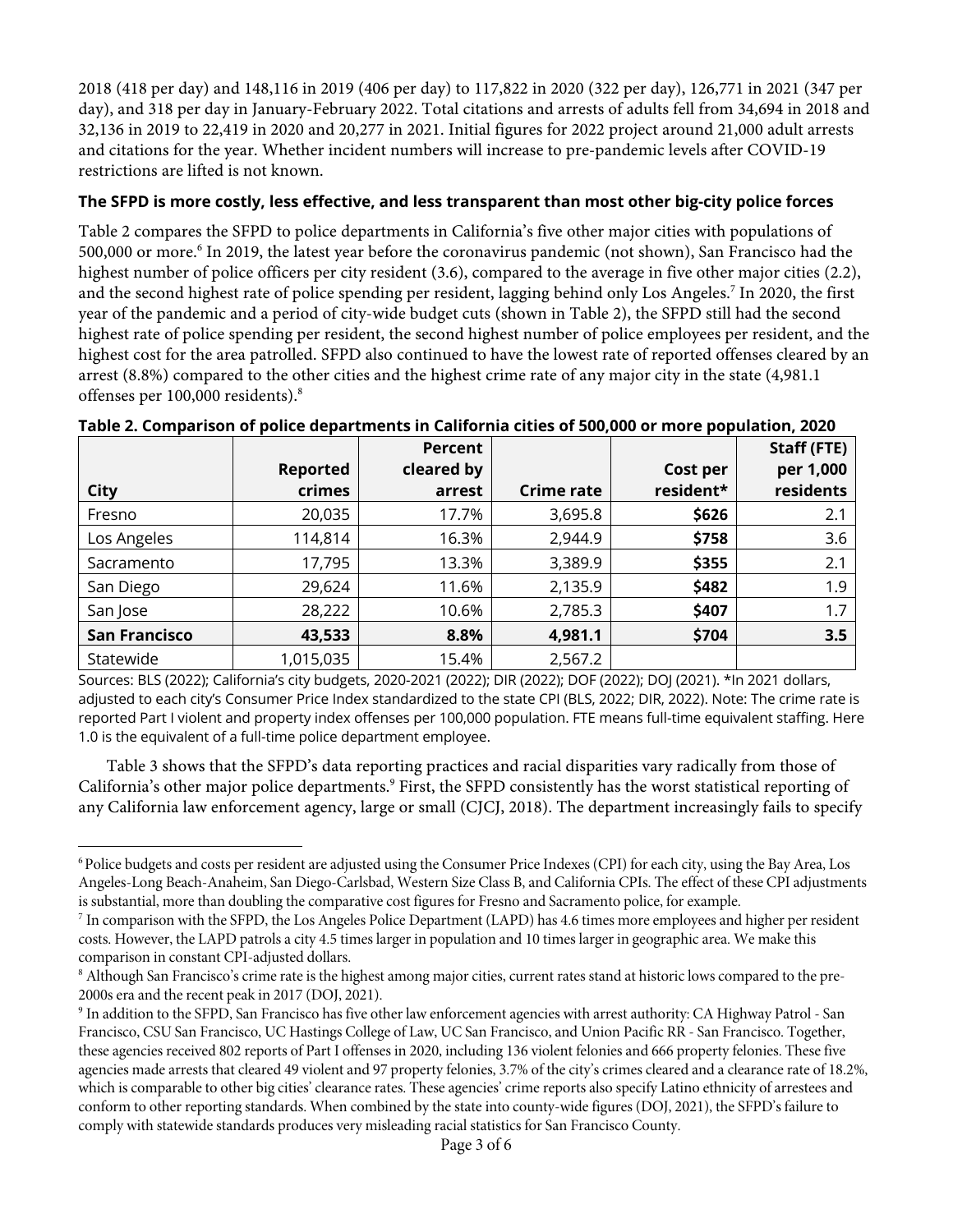what offenses lead their officers to arrest individuals. The SFPD does not specify an offense in 17 percent of all adult and 86 percent of juvenile arrests, which is four and 12 times the state average, respectively, and far higher than the other major cities. There is a growing inconsistency between the SFPD's juvenile arrest data and comparable figures from the San Francisco Juvenile Probation Department. Finally, the SFPD has long refused to specify Latino ethnicity in its arrest data, potentially masking true racial arrest disparities. These statistical anomalies both hamper evaluation of SFPD practices locally and distort statewide and national crime statistics.

Second, the SFPD persists in its 20-year practice of arresting Black people compared to non-Black people at the widest disparities of any jurisdiction we have evaluated, large, small, or statewide. The SFPD's 2020 arrest rate for Black people was 9.8 times higher than its arrest rate for non-Black people, and 3.6 times the average arrest rate for Black people statewide. San Francisco's disparity gap is more than double the gap reported in the next most disparate city, San Jose (4.8). In fact, the SFPD arrests Black people at the highest rate of any major California city.

|                      | <b>Percent of arrests</b><br>for unspecified<br>offenses* |          | <b>Specifies Latino</b>    | Arrests per 100,000 population,<br>2020 |                      |                  |
|----------------------|-----------------------------------------------------------|----------|----------------------------|-----------------------------------------|----------------------|------------------|
| City                 | <b>Adult</b>                                              | Juvenile | ethnicity of<br>arrestees? | <b>Black</b>                            | Non-<br><b>Black</b> | <b>Disparity</b> |
| Fresno               | 1.9%                                                      | 1.6%     | <b>YES</b>                 | 6,782.8                                 | 2,105.8              | 3.2              |
| Los Angeles          | 1.9%                                                      | 3.3%     | <b>YES</b>                 | 3,331.8                                 | 816.2                | 4.1              |
| San Diego            | 7.1%                                                      | 15.0%    | <b>YES</b>                 | 7,159.5                                 | 1,600.6              | 4.5              |
| Sacramento           | 2.5%                                                      | 5.9%     | <b>YES</b>                 | 7,227.3                                 | 1,518.0              | 4.8              |
| San Jose             | 4.5%                                                      | 7.9%     | <b>YES</b>                 | 6,020.3                                 | 1,350.7              | 4.5              |
| <b>San Francisco</b> | 17.1%                                                     | 85.5%    | <b>NO</b>                  | 7,449.6                                 | 759.4                | 9.8              |
| Statewide            | 4.2%                                                      | 7.3%     | <b>YES</b>                 | 5,235.8                                 | 1,929.5              | 2.7              |

### **Table 3. Comparison of data reporting practices (2018) and racial disparities among police departments in California cities of 500,000 or more population (2020)**

Sources: FBI (2022); DOF (2022); DOJ (2018; 2021). \*Percent of arrests reported for unspecified "Other" felonies, misdemeanors, or status offenses. Data are for 2018. The SFPD apparently distributes Latino arrestees haphazardly as "White" or "Other" race, making all non-Black racial categories impossible to quantify.

## **Recent reform efforts have failed to address the SFPD's systemic failures**

In 2016, the United States Department of Justice released its Collaborative Reform Initiative report in response to several high-profile incidents of SFPD misconduct and abuse. These incidents include the discovery of repeated, racist text messages by certain officers and a number of brutal and unjustified shootings by officers (USDOJ, 2016). The report narrowly focused on "use of force" by officers, particularly racial disparities in traffic stops, and related impacts on police-community relations. However, the report failed to examine larger issues in San Francisco policing. These issues include the vastly disproportionate arrests of Black people compared to those of other races and the department's failure to produce usable crime statistics sufficient to analyze its practices. The report's analysis of SFPD traffic stops understates the severe impacts on the city's Black residents.

The U.S. Department of Justice under President Donald Trump exacerbated these limitations by defaulting on further action. Former California Attorney General Xavier Becerra took over the effort, reaching an agreement with the city in 2018 to implement several reforms. As the present analysis indicates, San Francisco has fallen short of its officially stated "commitment to transform the San Francisco Police Department into a model of transparency and accountability" voiced by former San Francisco Mayor Mark Farrell (OAG, 2018). The report's extensive recommendations for improving police relations with Black communities remain difficult to envision as long as the SFPD continues to arrest a number of Black people equal to the entire Black population of the city every 87 months (FBI, 2022; DOF, 2022; DOJ, 2021).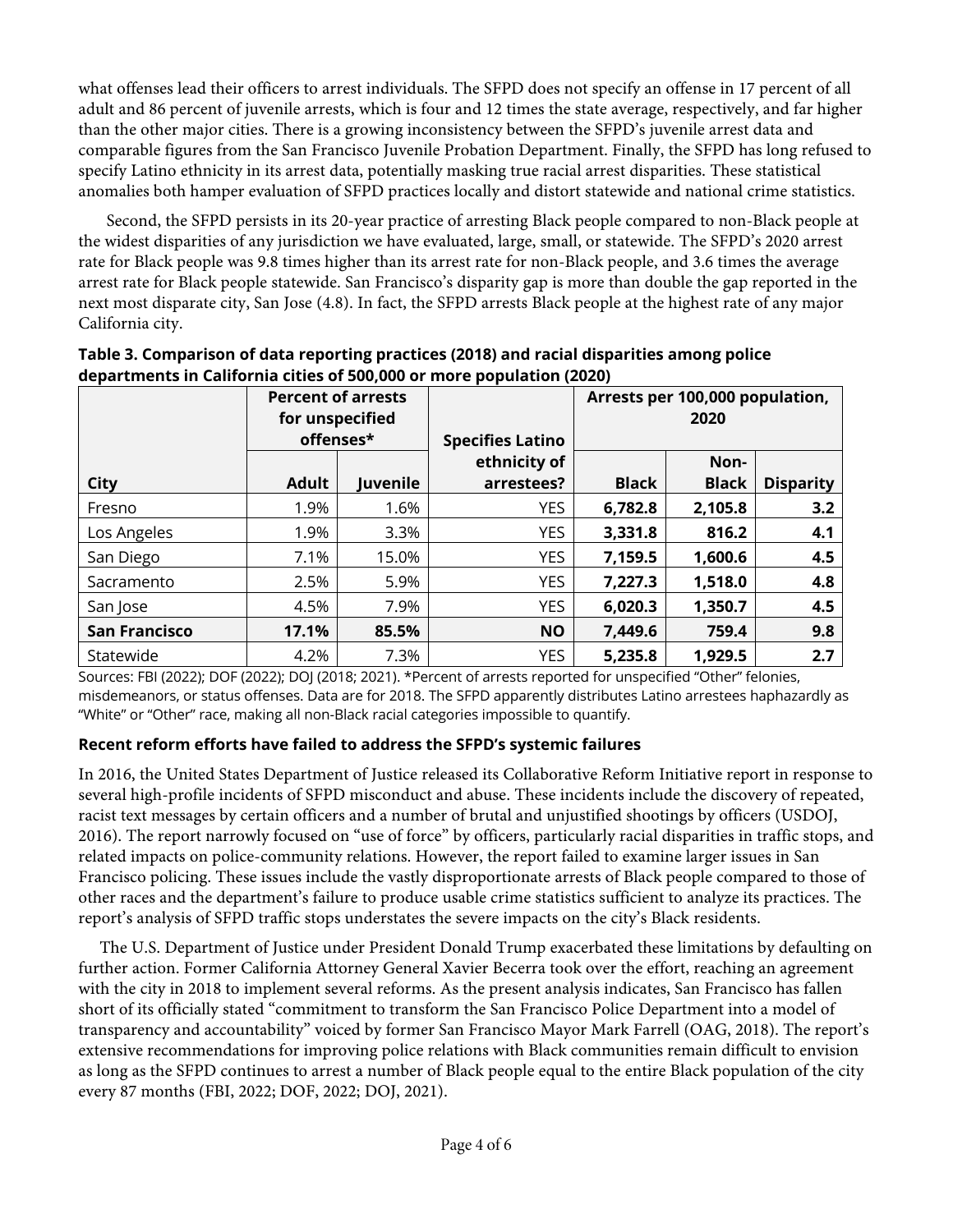#### **Decisive action to reform the SFPD is imperative**

It is incumbent upon San Francisco's political authorities to fully investigate and strongly reform the SFPD. This begins with ensuring that police officers are held accountable for deadly violence and other unlawful uses of force—a goal that could become more elusive if SFPD Chief William Scott fails to negotiate a new agreement with the district attorney's office allowing for independent investigation of these incidents (Cassidy, 2022). Additionally, compilation and reporting of crime statistics must be taken out of the SFPD's hands and placed with an independent statistical reporting agency that will conform to the Uniform Crime Reporting standards followed by every other law enforcement agency in California (including San Francisco's other five agencies).

The SFPD has struggled for years with mismanagement, wasteful spending, disproportionate policing of communities of color, and a lack of transparency, among many other issues.10 The activism of San Francisco's community groups and its Black Lives Matter movement show the city's readiness for substantive reforms and the urgent need for action. Reducing the SFPD's budget and reinvesting funds in community-based services more committed to equitable law enforcement, standardized reporting, and professional practices would advance racial justice while bringing an end to wasteful police spending.

#### **References**

- Barba, M. (2020). Implicit bias trainer finds 'extreme' degree of anti-black sentiment within SFPD. *San Francisco Examiner*. At: https://www.sfexaminer.com/news/implicit-bias-trainer-finds-extreme-degree-of-anti-blacksentiment-within-sfpd/.
- California Department of Finance (DOF). (2022). E-1 Population Estimates for Cities, Counties, and the State January 1, 2019 and 2020 At: https://www.dof.ca.gov/forecasting/demographics/Estimates/e-1/.
- California Department of Finance (DOF). (2022a). E-4 Population Estimates for Cities, Counties, and the State, 2011-2020 with 2010 Census Benchmark. At: https://www.dof.ca.gov/forecasting/demographics/Estimates/e-4/2010-20/.
- California Department of Industrial Relations (DIR). (2022). California Consumer Price Index. At: https://www.dir.ca.gov/OPRL/capriceindex.htm.
- California Department of Industrial Relations (DIR). (2022a). California urban CPI's. At: https://www.dir.ca.gov/OPRL/CPI/PresentCCPI.PDF.
- California Department of Justice (DOJ). (2018). Monthly Arrest and Citation Report, obtained by special request. On file with the author.
- California Department of Justice (DOJ). (2021). Open Justice. Arrests. At: https://openjustice.doj.ca.gov/exploration/crime-statistics/arrests.
- California Department of Justice (DOJ). (2021a). Crimes and Clearances. At: https://openjustice.doj.ca.gov/exploration/crime-statistics/crimes-clearances.
- California Department of Justice (DOJ). (2021b). Criminal Justice Personnel. At: https://openjustice.doj.ca.gov/exploration/crime-statistics/criminal-justice-personnel.
- California Office of the Attorney General (OAG). (2018). Attorney General Becerra Takes on Independent Review of San Francisco Police Reforms. Office of the Attorney General, February 25, 2018. At: https://oag.ca.gov/news/press-releases/attorney-general-becerra-takes-independent-review-san-franciscopolice-reforms.

<sup>&</sup>lt;sup>10</sup> See, for example, the discovery of racist text messages sent among officers (Fuller, 2016), accusations of deep-seated racism on the police force (Barba, 2020), and the SFPD's recent use of rape victims' DNA (Hernandez, 2022).